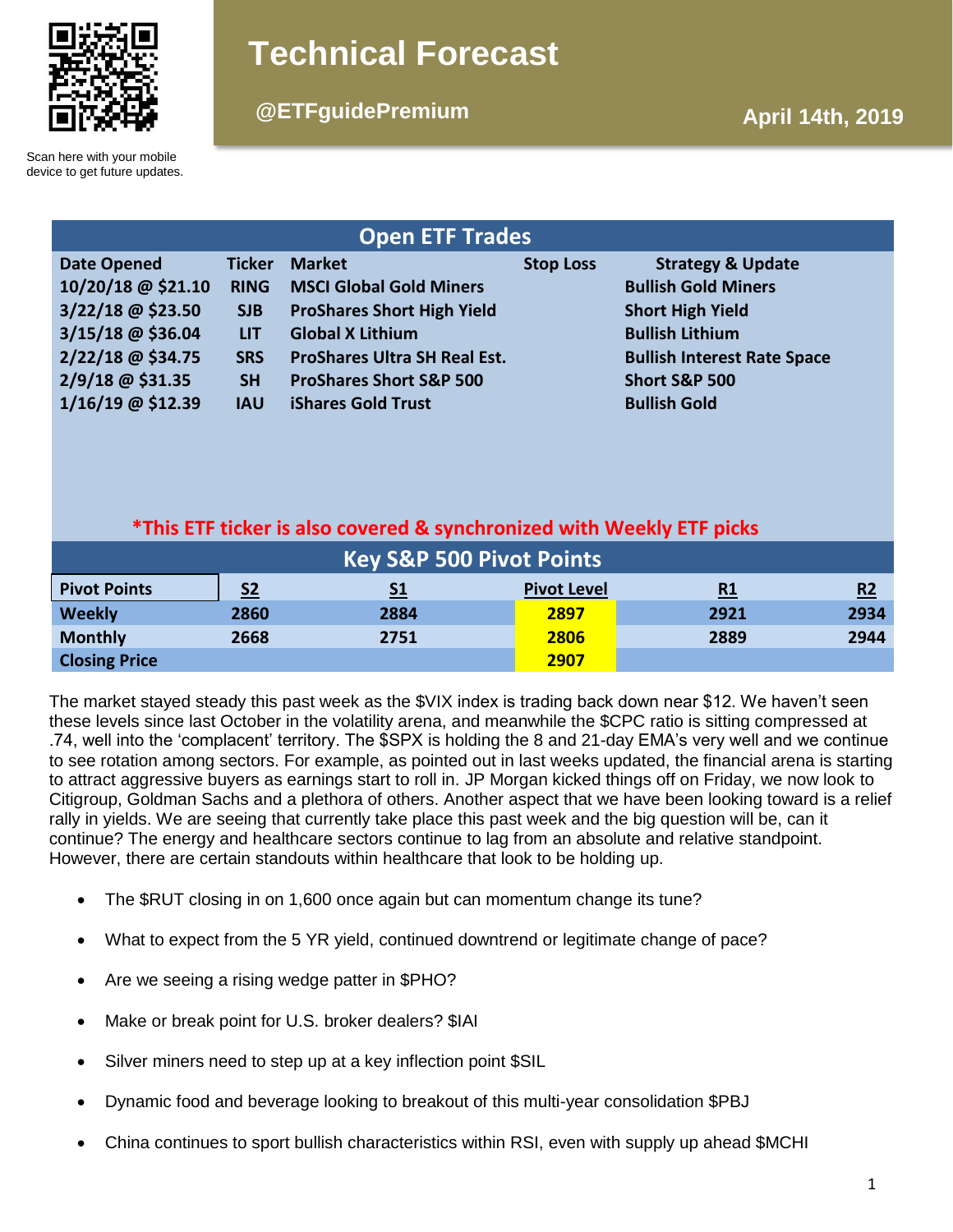### **How to Trade it:**

The Russell 2000 continues to try and create this consolidation range between 1,600 and 1,500. As other major indices take a crack at all-time highs and even some create new highs, this is the one index that is still well below the highs from last fall. If this broad market wants to continue higher and trend well, we would expect to see the \$RUT start to lead again, and break above this resistance zone. The one caution of worry that we would be highlighted is the MACD situation below. Momentum is trying to hold above the zero line and trend higher here. What we do not want to happen right now is a rollover type situation pushing the MACD back below the zero line. As of this moment, we would expect to see momentum pick up here upon a breakout, and really drive this index toward highs.



The \$VIX index as mentioned on the previous page is back down to low levels where fear is not an issue for market participants. We will without a doubt have periods where the \$VIX finds a pop and we see an overall trade back in equities. One way to help with these periods is looking at the \$CPC ratio, that currently sits at .74. When we see this type of reading it can produce periods of complacency. With earnings coming up the next few weeks, we could certainly see an improved volatility reading as well.

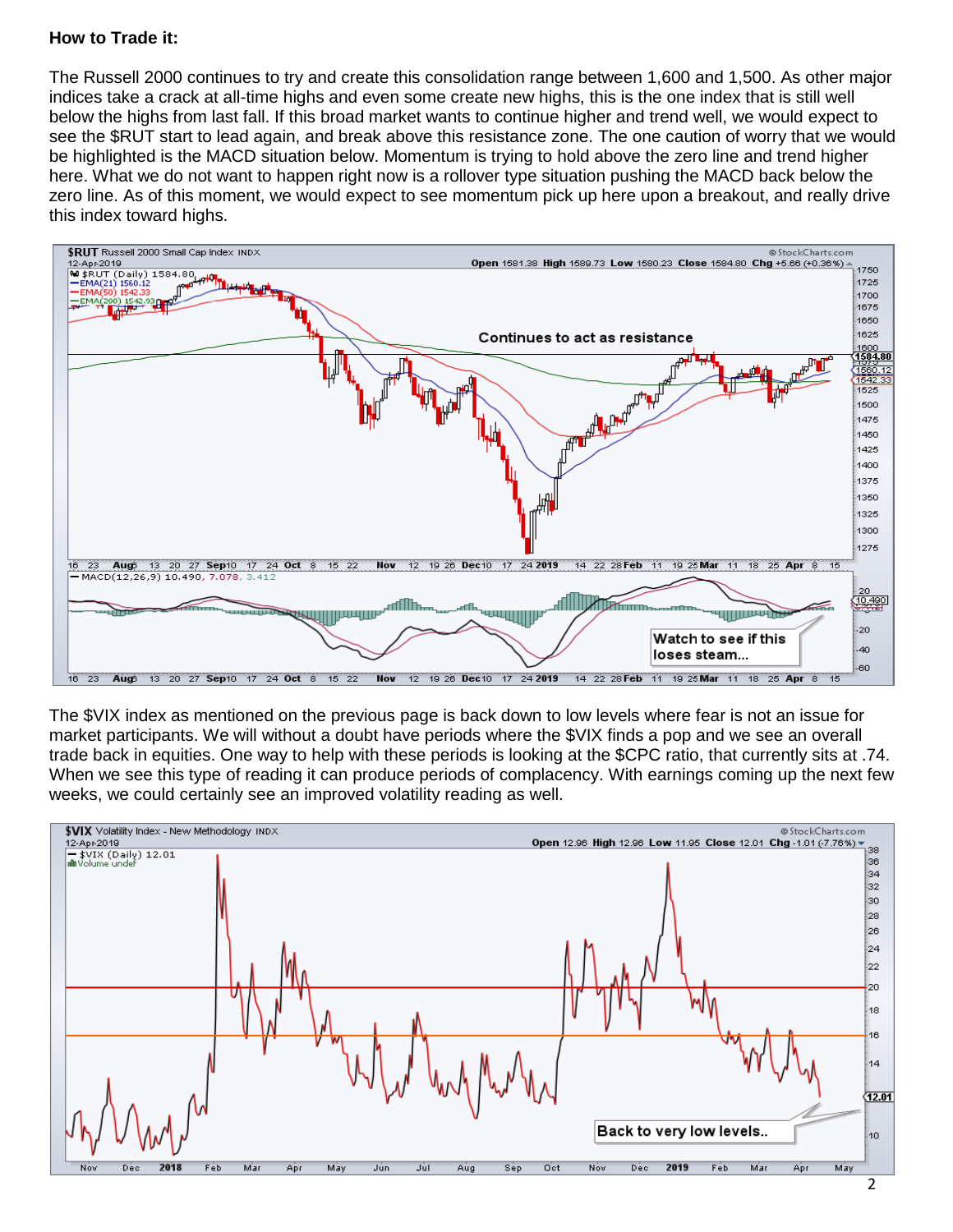# **5 YR Yield (\$UST5Y)**

Yields are starting to creep back into discussion as we see positive divergence take place on the most recent low toward the end of March and into April. The next hurdle will become changing the overall trend here as RSI stays within a bearish type range between 30-60. If we can get back up above 2.45-2.50, we think this has the opportunity to change the perspective on rates once again.



#### **Water Resources (\$PHO)**

PHO has been on a very nice trend here but has since seen a tigher range of higher highs and higher lows. This creates the rising wedge formation seen below. This trend is strong, but the RSI is starting to fade on each of the last highs. This creates a momentum divergence and keeps our awareness levels on the higher side. If we see a break in price below the bottom trend line, we would expect to see a complete reset in momentum.

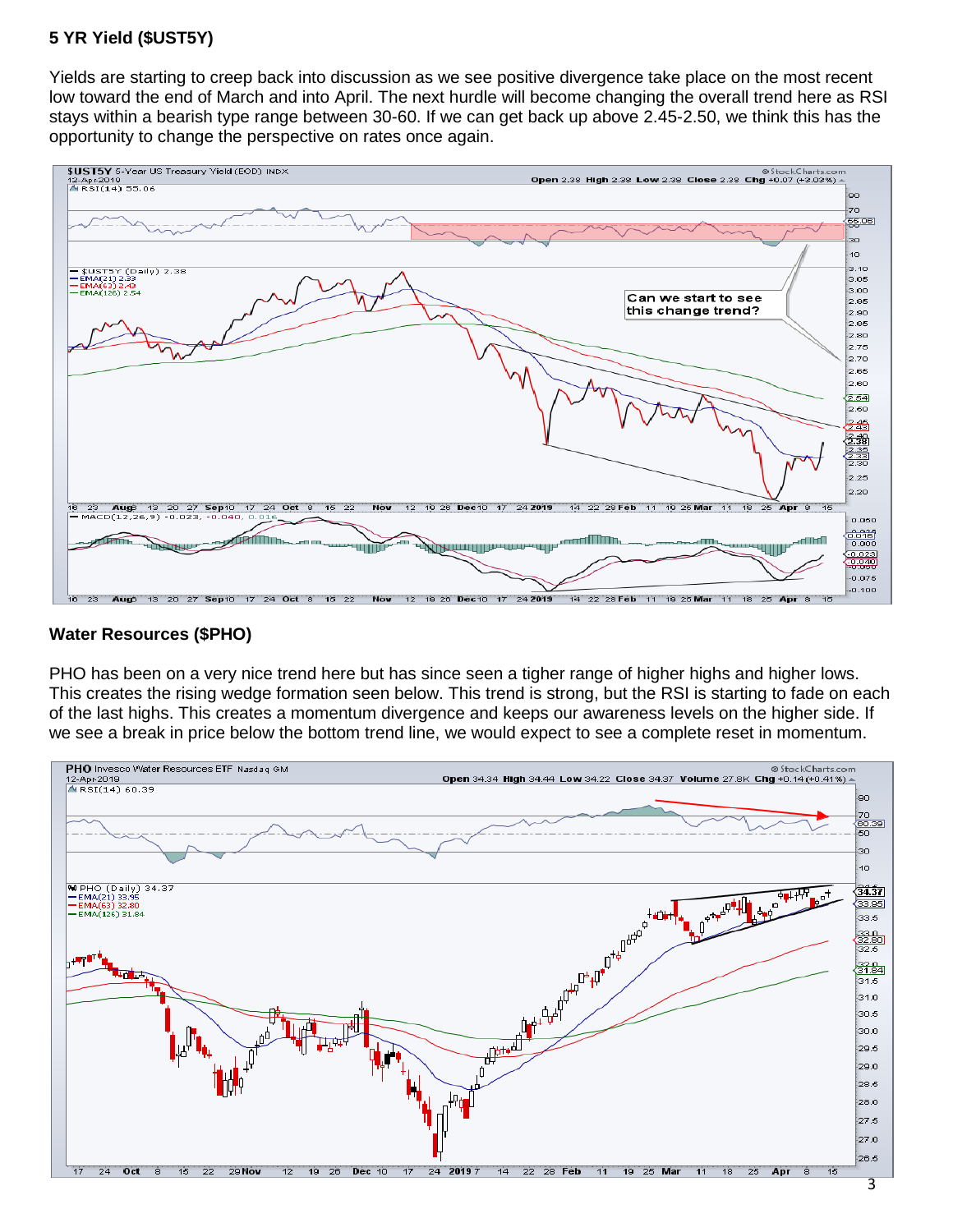### **U.S. Broker Dealers (\$IAI)**

Within the improving financial sector, we see broker dealers starting to attempt a bigger breakout here. There is resistance between \$62 and \$63, but momentum looks very solid in term of the PPO crossing up above the zero line. We believe the trend is very strong here and will eventually see a breakout of this range.



#### **Silver Miners (\$SIL)**

Silver miners are looking very toppy, and Friday's close was below key support. The rounding top and PPO do not support this situation impoving at this point in time. The PPO is firmly crossing below the zero line, and the gap lower from Wednesday into Thrusday of last week shows just how much negativity is around this name.